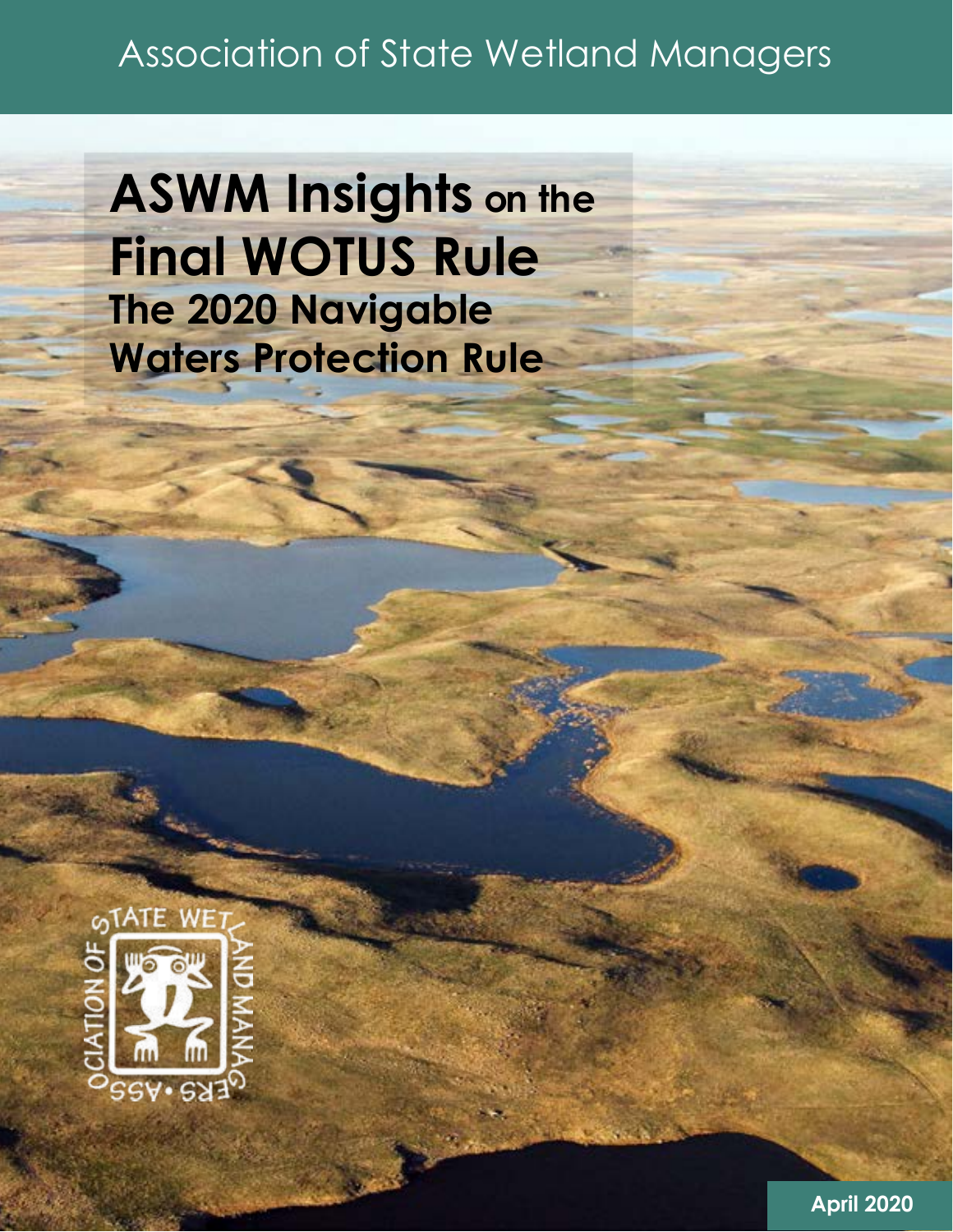**Please review and cite the final rule documents rather than this document for language, implementation and analysis purposes.**

**Note that all page numbering in this document is from the pre-publication document of the rule.**

[https://www.epa.gov/sites/production/files/2020-01/documents/naviga](https://www.epa.gov/sites/production/files/2020-01/documents/navigable_waters_protection_rule_prepbu)ble waters protection rule prepbulication.pdf

Prepared by

The Association of State Wetland Managers, Inc. 32 Tandberg Trail, Suite 2A Windham, ME 04062 207-892-3399 www.aswm.org

If you have any questions about this document, please contact Brenda Zollitsch, PhD, Senior Policy Analyst at brenda@aswm.org or (207) 892-3399



*Cover Photo by U.S. Fish and Wildlife Service Headquarters - Plains and Prairie Potholes LCC, Public Domain, <https://commons.wikimedia.org/w/index.php?curid=46791235>*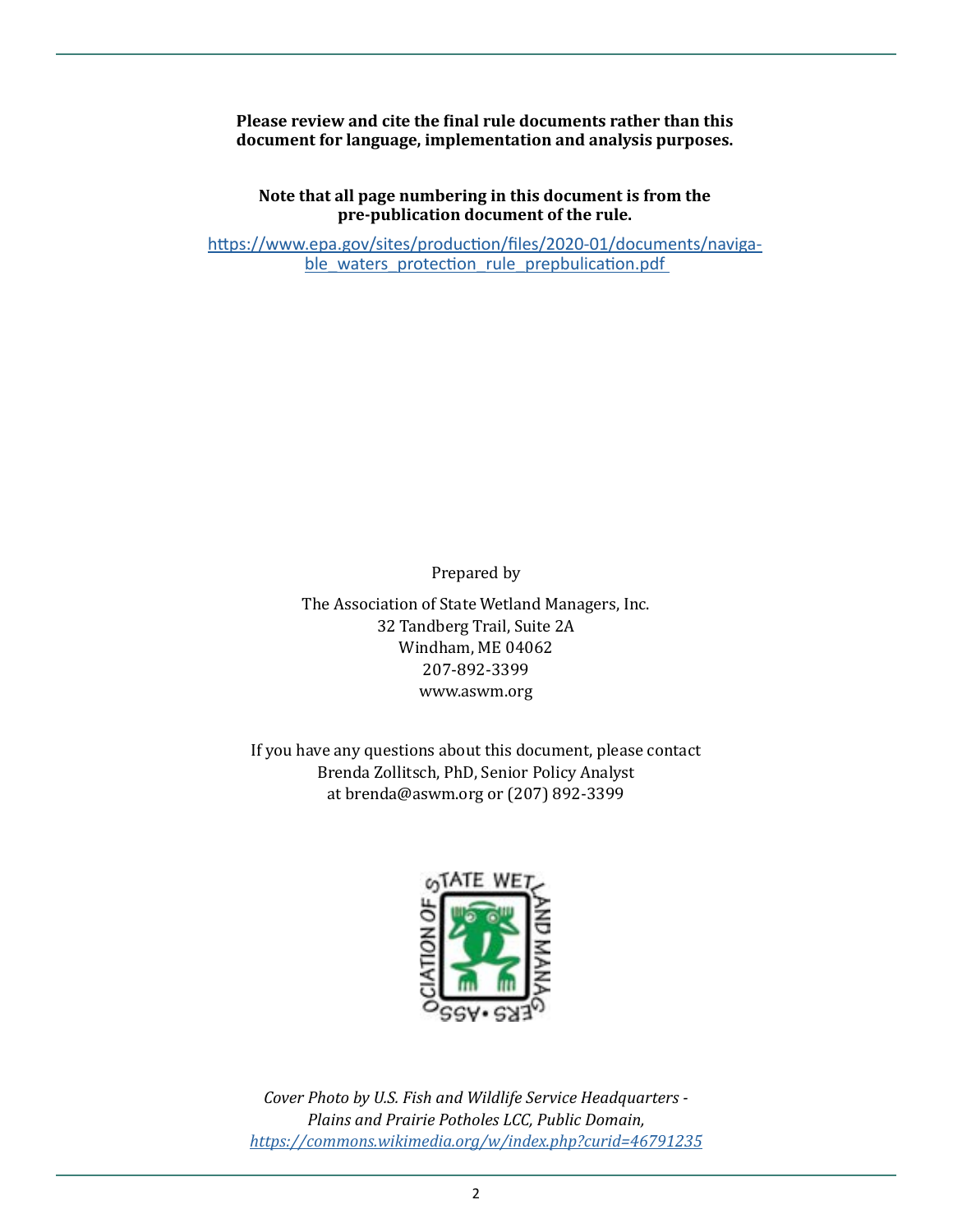On April 21, 2020, the U.S. Environmental Protection Agency (EPA) and the U.S. Army Corps of Engineers (Corps) published "The Navigable Waters Protection Rule: Definition of the Waters of the United States." The Federal Register publication of the rule is available [here](https://www.federalregister.gov/documents/2020/04/21/2020-02500/the-navigable-waters-protection-rule-definition-of-waters-of-the-united-states). The final rule will become effective 60 days after the publication date. Factsheets on the Navigable Waters Protection Rule are available [here](https://www.epa.gov/nwpr/navigable-waters-protection-rule-step-two-revise).

This document provides insights from the Association of State Wetland Manager's (ASWM) review of the final rule and includes basic information on key takeaways and specific language with citations that highlight important topics and definitional changes, some insights into the potential impacts to states and tribes, and language from the rule addressing implementation. Page numbers cited in this document are based on the April 21, 2020 Federal Register publication.

#### **Changes in Federal Jurisdiction Resulting from the Final Rule May Change the Scope of Application of the Clean Water Act (CWA) to Regulatory Programs**

- The scope of jurisdiction has been changed to ensure that the federal government avoids "pressing against the outer limits of its authority when doing so would infringe upon the traditional rights and responsibilities of states to manage their own waters" (D2, p. 22287).
- Waters of the United States in the final rule encompasses relatively permanent flowing and standing water bodies that are traditional navigable waters in their own right or that have a specific surface water connection to traditional navigable waters, as well as wetlands that abut or are otherwise inseparably bound up with such relatively permanent waters" (III, p. 22273). To be jurisdictional, a one-way surface connection with inundation from the water to the wetland is required (i.e. not wetland flow from the wetland contributing flow to the other water).
- The final rule establishes 'categorial bright lines' by defining the following four categories:
	- (a)(1) The territorial seas and traditional navigable waters
	- (a)(2) Tributaries of such waters
	- (a)(3) Certain lakes, pond and impoundments of jurisdictional waters
	- (a)(4) Wetlands adjacent to other jurisdictional waters (other than waters that are themselves wetlands)
- Waters that are excluded from federal jurisdiction in the final rule are included on the last page of this document.
- The EPA and the Corps (the agencies) state that a "clear regulatory line between jurisdictional and excluded waters has the additional benefit of being less complicated than prior regulatory regimes that required case-specific significant nexus analysis" (D2, p. 22288). The final rule works to establish a "clear and predictable framework that can be implemented in the field" (2, p. 22308).

### **Federal Jurisdiction Extends to Waters that Fit Under the Rule's New Definition of "Tributaries" (D1, p. 22286).**

# **Key Takeaways**

Tributaries must meet several requirements, including being a naturally recurring surface water channel contributing surface water flow to the territorial seas or navigable waters with perennial or intermittent flow in a typical year either directly or through one or more specified waters (see p. 2286).

No ephemeral waters are federally jurisdictional under the new WOTUS rule but may be regulated by states or tribes under their own laws.

Provides and uses definitions of perennial, intermittent and ephemeral waters, as well as the definition of "typical year" from the Connectivity Report.

A typical year is defined as "when precipitation and other climatic variables are within the normal periodic range (e.g. seasonally, annually) for the geographic area of the applicable aquatic resource based on a rolling 30-year period."

Removes any "significant nexus" considerations.

Only ditches that meet definition of 'tributary' (e.g. channelized streams) with flow in a typical year.

Removes interstate waters and impoundments as separate categories.

• Tributaries are defined as "a river, stream, or similar naturally occurring surface water channel that contributes surface water flow to the territorial seas or navigable waters (paragraph (a)(1) waters) in a typical year either directly or through one or more tributaries (paragraph (a)(2) waters), lakes, ponds, and impoundments of jurisdictional waters (paragraph (a)(3) waters), or adjacent wetlands (paragraph (a)(4) waters) (D1, p. 22286).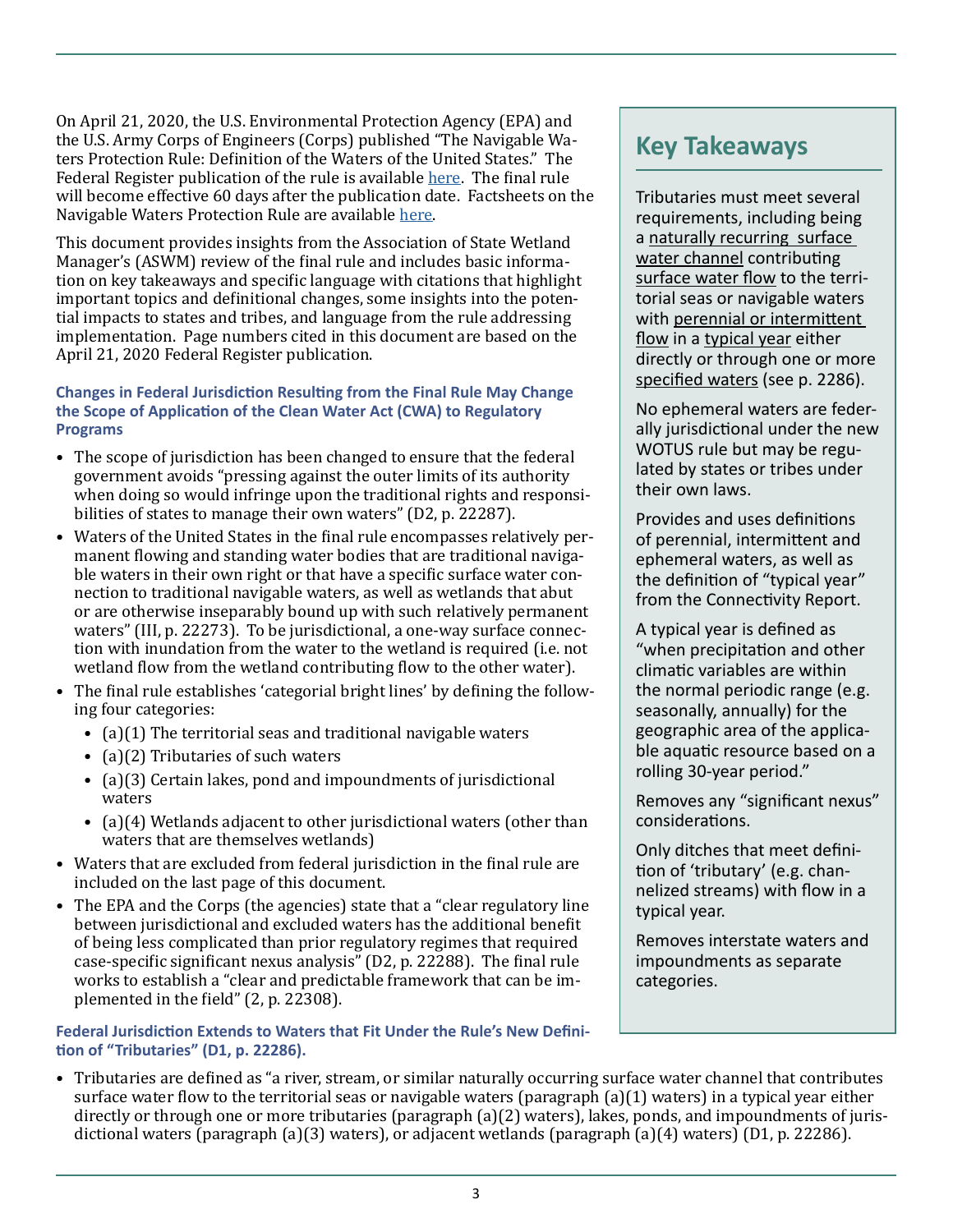- Tributaries must be perennial or intermittent in a typical year (D1, p. 22286). The agencies have concluded that their regulatory authority under the CWA and Supreme Court precedent is most appropriately interpreted to encompass the perennial and intermittent flow classifications provided in the definition of 'tributary' (D2, p. 22287).
- Perennial is defined as "surface water flowing continuously yearround." Intermittent is defined as "surface water flowing continuously during certain times of the year and more than in direct response to precipitation." Melting snowpack may be a sole or primary source of flow (III.a.1., p. 22275).
- A typical year is defined as "when precipitation and other climatic variables are within the normal periodic range (e.g. seasonally, annually) for the geographic area of the applicable aquatic resource based on a rolling 30-year period" (D1, p. 22274).
- A rolling 30-year record is necessary to ensure that changing conditions are captured by the calculation. Typical year calculations are discussed on pages 22274-22275 (III.a.1.).
- The alteration or relocation of a tributary does not modify its jurisdictional status as long as it continues to satisfy the flow conditions of this definition (D1, p. 22286).
- A tributary does not lose its jurisdictional status if it contributes surface water flow to downstream jurisdictional water in a typical year through a channelized non-jurisdictional surface water feature, through a subterranean river, through a culvert, dam, tunnel, or similar artificial feature, or through a debris pile, boulder field, or similar natural feature (D1, p. 22286).
- In the final rule, stream order is not relevant to stream and river jurisdiction; instead flow classification is the key aspect in determining the jurisdictional status of a tributary (D2, p. 22290).

### **No Ephemeral Streams Remain Under Federal Jurisdiction (D1, p. 22296).**

- Surface features that flow only in direct response to precipitation, such as ephemeral streams, swales, gullies and tills, are not tributaries and are not jurisdictional.
- The rule states that ephemeral waters are more appropriately regulated by states and tribes under their sovereign authorities (D1, p. 22287).
- The agencies provide that "a mere hydrological connection cannot provide the basis for CWA jurisdiction; the bodies of water must be 'geographical features' (i.e. rivers and streams) that are relatively permanent (i.e. perennial and intermittent) and that contribute surface water flow to a traditional navigable water or the territorial seas in a typical year (D2, p. 22289).

# **Potential Impacts for States and Tribes**

Approximately half the remaining wetlands in the United States will no longer be covered under federal jurisdiction.

States and tribes seeking to protect waters no longer under federal jurisdiction may require time and resources to be able to undertake these responsibilities. This gap may leave waters unprotected for a period of time, despite a state/tribe's desire to protect them.

In some states, legislation does not allow states to regulate more than federal. If changes to these laws were to be made, they would require time.

Will open up new areas for development and reduce the number or waters requiring certain types of permits.

Loss of interstate management of waters by the federal agencies may lead to complex interstate issues.

States and tribes may be required to begin implementation of the Final Rule before clear guidance on some important elements is available.

• Ephemeral features may still serve to connect jurisdictional waters, even though the ephemeral feature is itself not jurisdictional.

### **Final Rule Removes Significant Nexus Test**

• Relying on the more specific (tributary) regulations in the final rule, the case-by-case significant nexus review is replaced by categorical treatment of perennial, intermittent and ephemeral streams (p. 22291).

### **Final Rule Removes Interstate Waters as a Separate Category of Jurisdictional Waters (Including Interstate Wetlands)**

• All states protect their water resources under state law and many have the ability and expertise to do so in the absence of federal regulation (C1, p. 22282).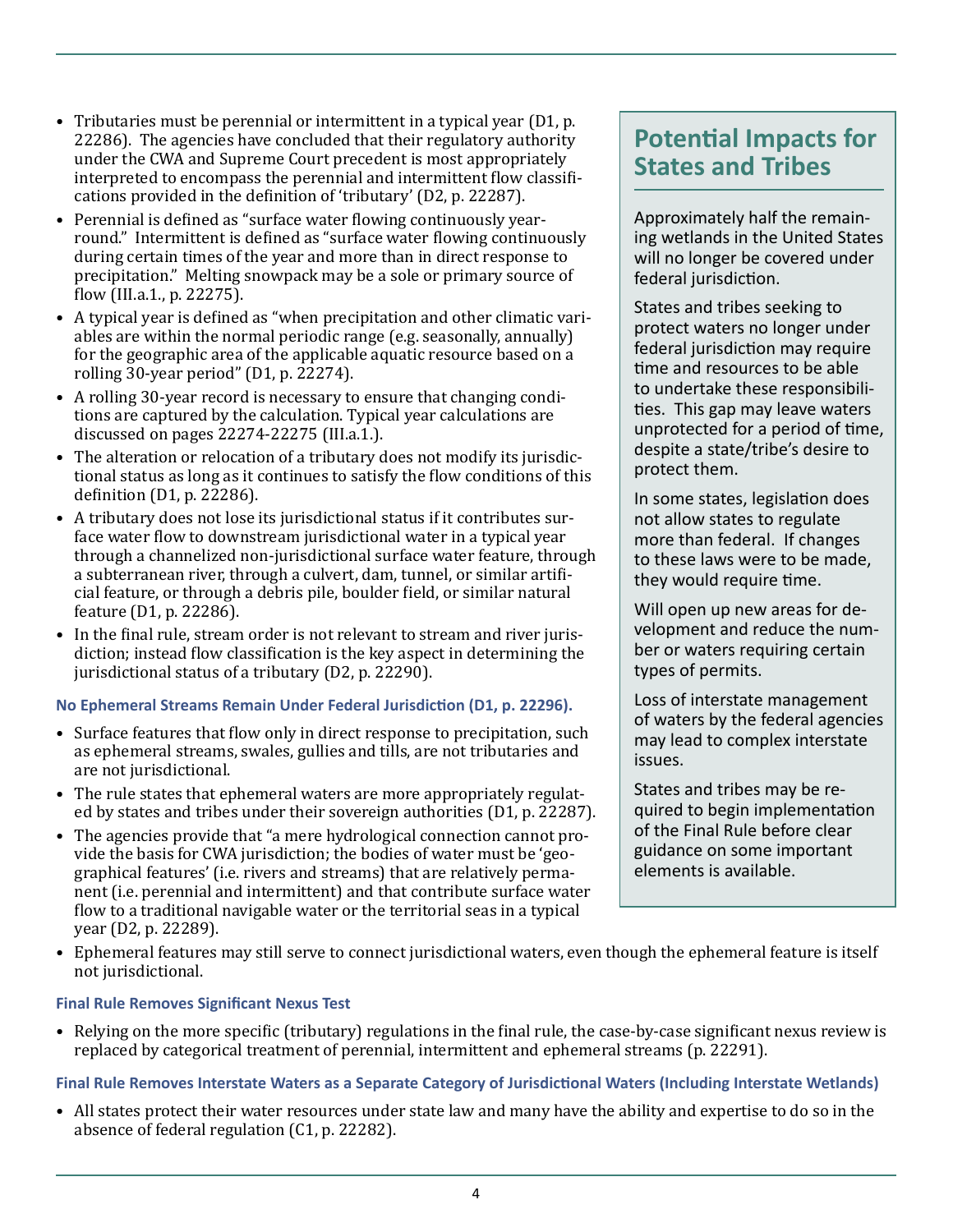- Remedies for pollution disputes among states that do not implicate CWA Sections 319(g), 401 or 402 would likely derive from federal common law under Supreme Court original jurisdiction (p. 22286).
- The final rule no longer includes the 1,500-foot rule for neighboring waters.

### **Only Certain Ditches are Jurisdictional**

- Only certain ditches are jurisdictional under the new rule.
- The term tributary includes ditches that either relocate a tributary, are constructed in a tributary, or are constructed in an adjacent wetland, as long as the ditch satisfies the flow conditions of the "tributary" definition (D1, p. 22286); or if constructed in a jurisdictional wetland, the ditch develops wetland characteristics.
- A ditch can also be a traditional navigable water if it meets the conditions of that category (D1, p. 22286).
- All other ditches are excluded from the definition of WOTUS other than those identified in paragraphs  $(a)(1)$  and  $(2)$  and any ditches which are constructed in an adjacent wetland that lack perennial or intermittent flow (D1, p. 22286).
- Under certain circumstances, ditches that are constructed in adjacent wetlands that lack sufficient flow to be considered tributaries under the new rule may develop wetland characteristics if not maintained. In this limited circumstance, those wetlands may be treated as adjacent wetlands, subject to permitting exemptions in 33 U.S.C. 1344(f) (E, p. 22296).
- Note: The proposed use of the word "alter" is no longer in the new rule as it relates to ditches (E, p. 22296).

### **The Final Rule Provides Numerous Clarifications on Severed Connectivity**

- The final rule provides that channelized, non-jurisdictional surface water features do not sever jurisdiction of upstream perennial and intermittent waters so long as they convey surface water from such upstream waters to downstream jurisdictional waters in a typical year (D2, p. 22289).
- The use of "channelized" in this context generally indicated features with a defined path, such as a ditch or the bed of an ephemeral stream. The flow must be channelized in the sense of being discrete and defined to a channel, as opposed to diffuse, non-channelized flow (D2, p. 22289).

# **Potential Impacts, Cont.**

States and tribes will need to take over jurisdictional determinations from the Corps for newly non-federal waters (especially isolated wetlands).

Impact of the rule changes will be greater in Western states where mostly have ephemeral waters and more limited wetland programs.

Possibly less impacts on states that are water-rich (more waters meet adjacency requirement) and/or have strong wetland programs.

However, even strong state programs will require time to adapt their programs to take on jurisdiction and protection of waters.

Many states will require a revision of state laws/statute/regulations to adopt new federal language/requirements (which will require time and resources).

In some states, conflicts between state and federal requirements will need to be addressed around buffer rules.

- Tributaries that contribute surface water to a downstream federal jurisdictional water in a typical year through certain natural features (such as debris piles or boulder fields) or artificial features (such as culverts and dams) are tributaries, even though these features may result in an interruption in the surface water channel (D2, p. 22290).
- Non-jurisdictional ditches capable of conveying channelized surface water flow between upstream relatively permanent jurisdictional waters in a typical year do not sever jurisdiction for those waters, but the ditch itself, would remain non-jurisdictional (D, p. 22290).

### **The New Rule Clarifies the Role of "Reaches"**

- In the new rule, a reach is defined as "a section of stream or river along which similar hydrological conditions exist, such as discharge, depth, area and slope" (D2, p. 22236).
- Reaches are used in the new rule instead of entire river/stream networks.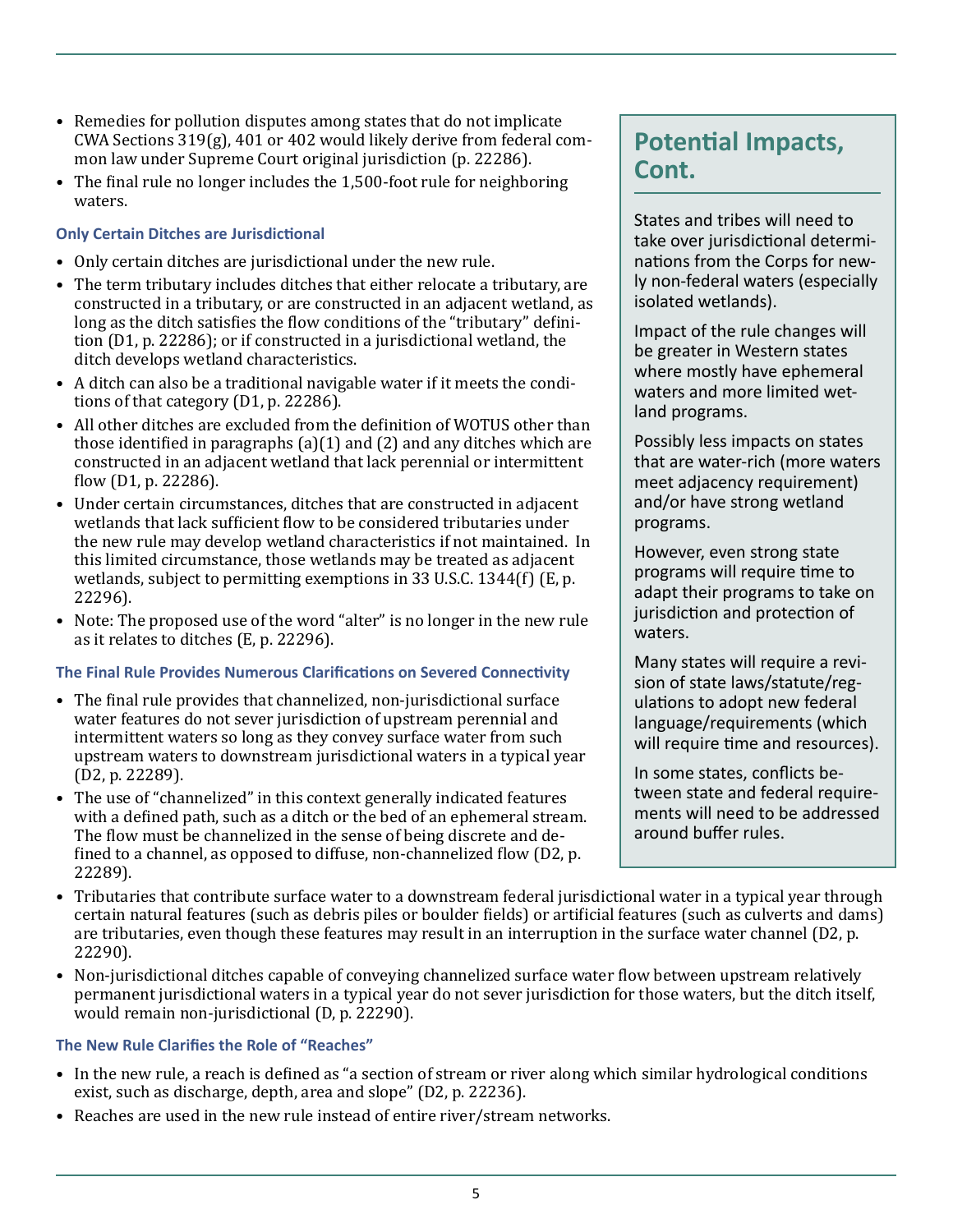- If a perennial tributary becomes intermittent and then ephemeral and then perennial again, it may be viewed as four separate reaches (e.g. perennial reach, intermittent reach, ephemeral reach, perennial reach) (D2, p. 22290).
- The agencies will use best professional judgement and various tools to identify where the change in flow classification occurs (i.e. different reaches) (D2, p. 22290).
- The agencies will gather information from upstream and downstream of the transition zone as far as needed to get an accurate assessment of the conditions to make a determination about the most appropriate point at which to distinguish flow classifications (D3, p. 22294).

**Lakes, Ponds and Impoundments of Jurisdictional Waters Must Meet Same Flow Requirements as Tributaries by Contributing Surface Flow to Traditionally Navigable Water or Flooding from Other Jurisdictional Waters (Excluding Wetlands)**

- Lakes and ponds are defined as "standing bodies of open water that contribute to traditional navigable waters or are inundated by flooding from paragraph (a)(1-3) water in a typical year (2, p. 22238).
- Some of these waters are jurisdictional under paragraph (a)(3) of the final rule, while others are non-jurisdictional, particularly many artificial lakes and ponds pursuant to paragraph (b).

To be jurisdictional, lakes, ponds and impoundments of jurisdictional waters must contribute surface water flow to traditionally navigable waters or territorial seas in a typical year. If they do not meet this flow requirement, they are not jurisdictional (2, p. 192).

**Final Rule Changes Longstanding Practices Around Jurisdiction of Impoundments.**

- If an impoundment contributes surface water flow through a channelized non-jurisdictional surface water feature through a culvert, dike, spillway, or similar artificial feature or through a debris pile, boulder field or similar natural feature when surface water flow is conveyed in a typical year and that such flow leads to mixing between an upstream relatively permanent water and a downstream jurisdictional water then the impoundment does not lose federal jurisdiction status (2, p. 22300).
- Impoundments are Waters of the U.S. if they are inundated by flooding from an (a)(1-3) water in a typical year (specific language applies, see (2, p. 22300).

### **Wetlands – Critical Abutting, Adjacent and Non-Jurisdictional Differences**

- The final rule retains the former definition of wetlands, which is: "those areas that are inundated or saturated by surface or ground water at a frequency or duration sufficient to support, and that under normal circumstances do support, a prevalence of vegetation typically adapted for life in saturated soil conditions. Wetlands generally include swamps, marshes, bogs and similar areas." (G, p. 22307).
- Adjacent wetlands are defined as wetlands that (G, p. 22307):
	- 1) 'abut' a paragraph (a)(1) through (3) water;
	- 2) are inundated by flooding from paragraph (a)(1) through (3) water in a typical year;

### **Water Categories**

 (a)(1) The territorial seas and traditional navigable waters

(a)(2) Tributaries of such waters

(a)(3) Certain lakes, pond and impoundments of jurisdictional waters

(a)(4) Wetlands adjacent to A(as) (1)-(a)(3) waters

## **Additional Considerations**

The definition of 'perennial' is written in a way that suggests that if a stream does not flow it would be, at most, identified as 'intermittent.'

Guidance is needed in many areas. Two examples:

- 1) The definition of 'tributary' in the final rule includes no provisions for lack of flow during drought and does not provide clarification on what the determination would be when (at the time of agency review) conditions do not reflect a 'typical year' (either too wet or too dry).
- 2) It is unclear whether the definition of 'typical year' includes the 30th-70th percentile range as part of the calculation.

If states and tribes are planning to fill gaps in jurisdiction, considerations should include that groundwater connections are not recognized in the final rule.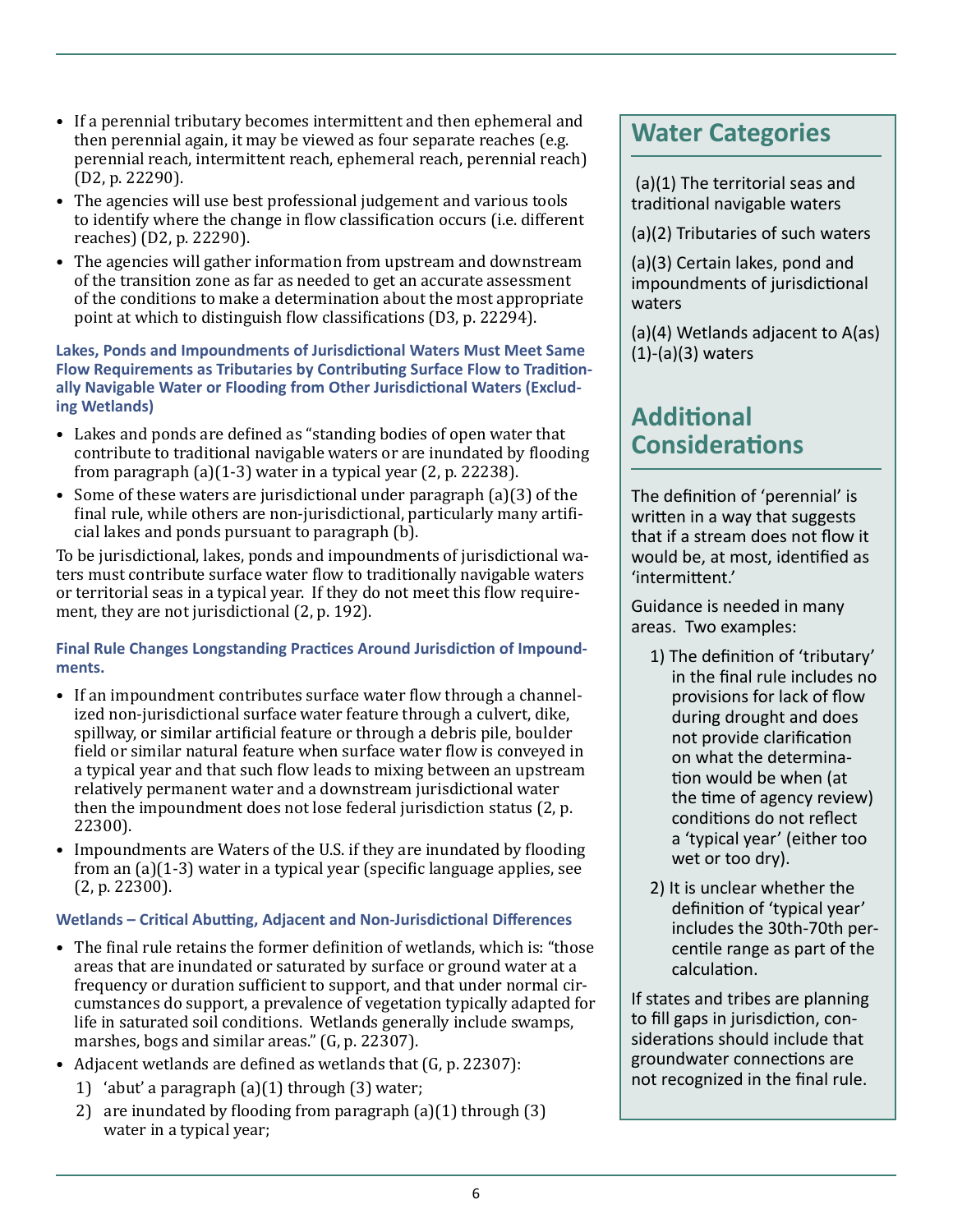- 3) are physically separated from a paragraph (a)(1) through (3) water only by a natural berm, bank, dune or similar feature;
- 4) are physically separated from a paragraph (a)(1) through (3) water only by a dike, barrier or similar artificial structure, so long as that structure allows for a direct hydrological surface connection to a paragraph (a)(1) through (3) water. This connection is required to be one way from the  $(a)(1) - (a)(3)$  water to a wetland. It is not jurisdictional if the flow is only from the wetland to the  $(a)(1)-(a)$ (3) water.
- The term 'abut' is defined in the final rule as "to touch at least one point or side" (2, p. 22309).
- For wetlands that 'abut' a paragraph (a)(1) through (3) water, a surface water exchange is not required (2, p. 22309).
- The final rule adopts categorical tests for adjacency (2, p. 22307):
	- 1) Federal jurisdiction is maintained over wetlands separated from other jurisdictional waters only by berms, banks, or dunes as those natural separations are evidence of a dynamic and regular direct hydrologic surface connection between the resources.
	- 2) Connectivity considerations.
	- 3) Wetland complexes that are crossed by roads and similar structures if those structures allow for surface water connection from an (a)  $(1)$  –  $(a)(3)$  water between the segregated wetland portions (such as through a culvert through a roadway) in a typical year.
- Physically remote, isolated wetlands (wetlands that do not abut, are separated by more than a natural berm, are not inundated by flooding in a typical year, and do not have a direct hydrologic surface connection to a jurisdictional non-wetland water in a typical year are not jurisdictional (p. 22280).
- Wetlands that do not meet the definition of adjacent wetlands are identified as not "inseparably bound up with the Waters of the United States" and are not federally jurisdictional. The rule states that these non-adjacent wetlands "are more appropriately regulated by states and tribes pursuant to their own authorities" (p. 22308).
- The final rule is consistent with the agencies' long-standing practice that a jurisdictional water may be altered and made non-jurisdictional by obtaining a CWA Section 404 Permit to place fill material in a wetland, thereby converting that water to fast land (p. 22305).

### **Uplands Provided a Formal Definition in the Final Rule**

- The final rule also finalizes the definition of upland, "any land area above the ordinary high water mark, or high tide line that does not satisfy all three wetland factors (i.e. hydrology, hydrophytic vegetation and hydric soils) under normal circumstances, as described by the Corps 1987 Wetlands Delineation Manual (G, p. 22308).
- Under the final rule, features that were once wetlands but have been naturally transformed or lawfully converted to upland (e.g. in compliance with a CWA Section 404 permit) are considered upland and are not federally jurisdictional (2, p. 22308).

### **Determining Whether a Feature is a Tributary**

While the final rule does not provide any formal methodology for determining flow regime in the field, it does include information on the steps that will need to be taken to make determinations. The final rule indicates that the Corps will have a major role in making these determinations. Highlights of these steps are listed below:

# **Making Jurisdictional Determinations**

Jurisdictional determination process includes identifying:

- Relevant features on the landscape;
- Whether the feature contributes surface water flow to federally jurisdictional waters (a)(2-4) in a typical year to determine flow path;
- Flow classification; and
- Whether climatic conditions represent conditions in a 'typical year'.

The agencies plan to continue to use the Corps' ordinary high water mark (OHWM) manuals, as well as Regulatory Guidance Letter 05-05 when making OHWM determinations to identify the lateral extent of jurisdiction.

The agencies are developing tools to use in several areas of implementation, including in classification efforts and for use in determining 'typical year', in addition to information sources and field data.

Despite simplifications, implementation of the final rule will continue to require technical expertise to support determinations of adjacency, flow etc. for determining federal jurisdiction, incl. the use of models, maps, datasets and expertise for field observations.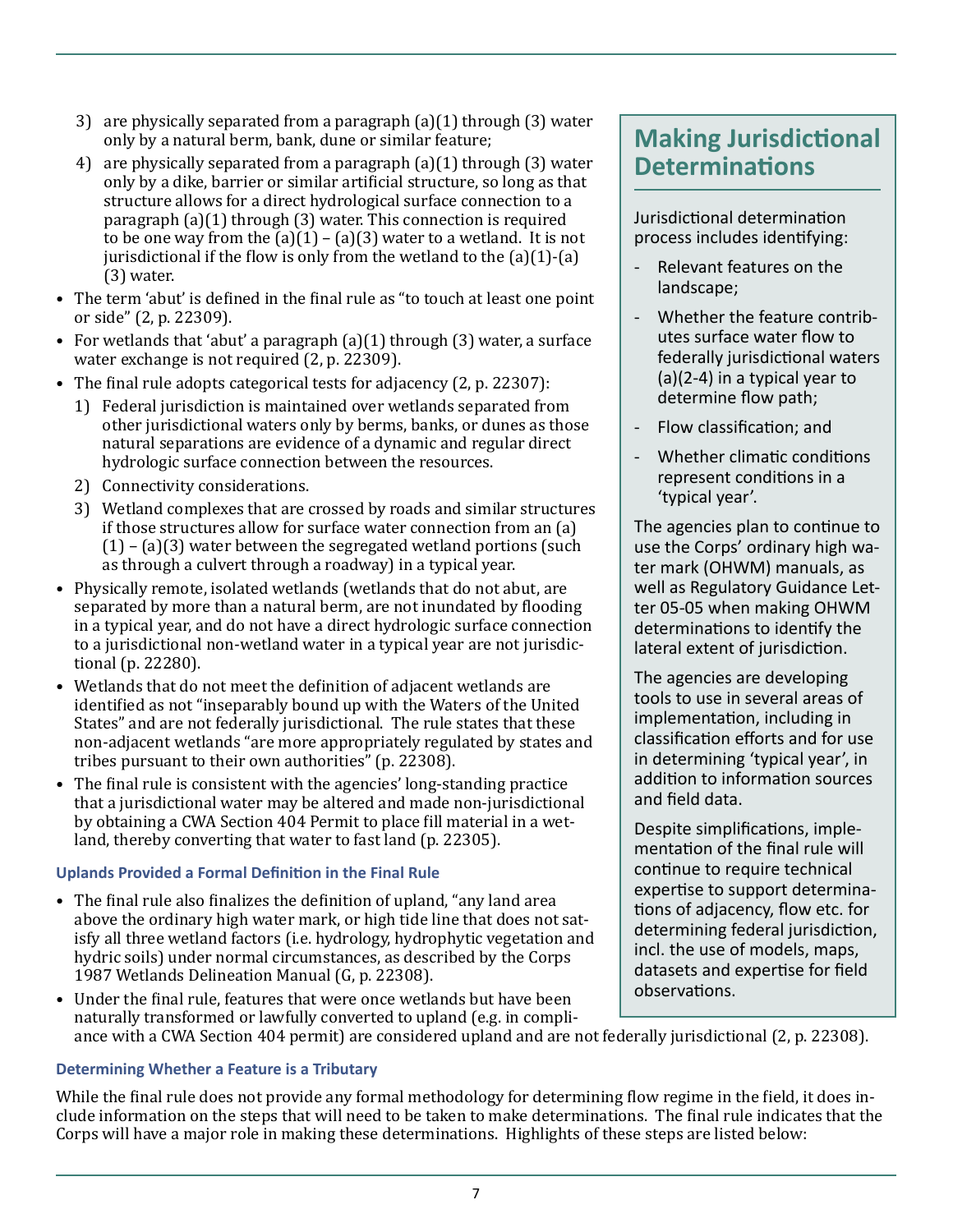- Identify relevant features on the landscape using fieldwork (D3, p. 22292).
	- May use direct observation and other reliable methods (stream gauge data, elevation data, historic or current water flows, flood predictions, statistical evidence, aerial imagery and USGS maps) (D3, p. 22292).
- Identify whether the feature contributes surface water flow to federally jurisdictional waters (a)(2-4) in a typical year to determine flow path (D3, p. 22292). Looking to determine whether a specific point on a tributary may have a surface water connection to a downstream (a)(1) water in a typical year.
	- May use USGS maps, state and local maps and knowledge, aerial photography or other remote sensing equipment; may use range of available models, for example, Flow (Raindrop) Path GIS tool or StreamStats tool (D3, p. 22292).
- Identify flow classification: looking at whether the water is perennial, intermittent or ephemeral.
	- Use of multiple data points and sources of information should be used to determine flow classification (D3, p. 22294).
	- May use visual observation; field-based indicators, local flow data from government agencies, trapezoidal flumes and pressure transducers; existing rapid, field-based, streamflow duration assessment methods (SDAMs, often regional); remote desktop tools (in conjunction with site specific information) (p. 22293).
	- May be harder to make determinations in rural and remote areas and in heavily modified systems (p. 22293).
- Identify if climatic conditions are typical to determine whether the water feature meets the definition of tributary, i.e. represents a 'typical year'.

# **Useful Links**

**To learn more about this document, please contact Brenda Zollitsch at brenda@aswm.org or 207-892-3399.** 

### **EPA Navigable Waters Protection Rule Website:**

https://www.epa.gov/nwpr

#### **Final Rule Published in Federal Register:**

https://www.federalregister.gov/ documents/2020/04/21/2020- 02500/the-navigable-waters-protection-rule-definition-of-watersof-the-united-states

### **Federal Pollution Control Act (Clean Water Act):**

https://www.epa.gov/sites/ production/files/2017-08/documents/federal-water-pollution-control-act-508full.pdf

- The rule defines 'typical year' as: "when precipitation and other climatic variables are within the normal periodic range (e.g. seasonally, annually) for the geographic area of the applicable aquatic resource based on a rolling thirty-year period" (D3, p. 22295). Must consider seasonality and timing of tributary flows in determinations (D3, p. 22295).
- May use remote and field-based hydrologic and non-hydrologic indicators of the flow classification that would occur during seasonally wet conditions.
	- Remote might include aerial and satellite images spanning multiple years and taken under normal climatic conditions (D3, p. 22295).
	- In the field might include signs of certain ordinary highwater mark indicators (point bars, drift deposits, destruction of terrestrial vegetation; landowner input; presence of oxidized rhizospheres living along root channels) (D3, p. 22295).
- To identify the lateral extent of jurisdiction, the agencies plan to continue to use the Corps' ordinary high-water mark (OHWM) manuals, as well as Regulatory Guidance Letter 05-05 when making OHWM determinations (D3, p. 22295).

### **Excluded Waters**

The final rule also outlines what waters are not "waters of the United States." Waterbodies that are not included in the four categories of "waters of the United States" are not a jurisdictional water under the Clean Water Act. Excluded waters include:

- 1) Groundwater, including groundwater drained through subsurface drainage systems, such as drains in agricultural lands.
- 2) Ephemeral features, including ephemeral streams, swales, gullies, rills, and pools.